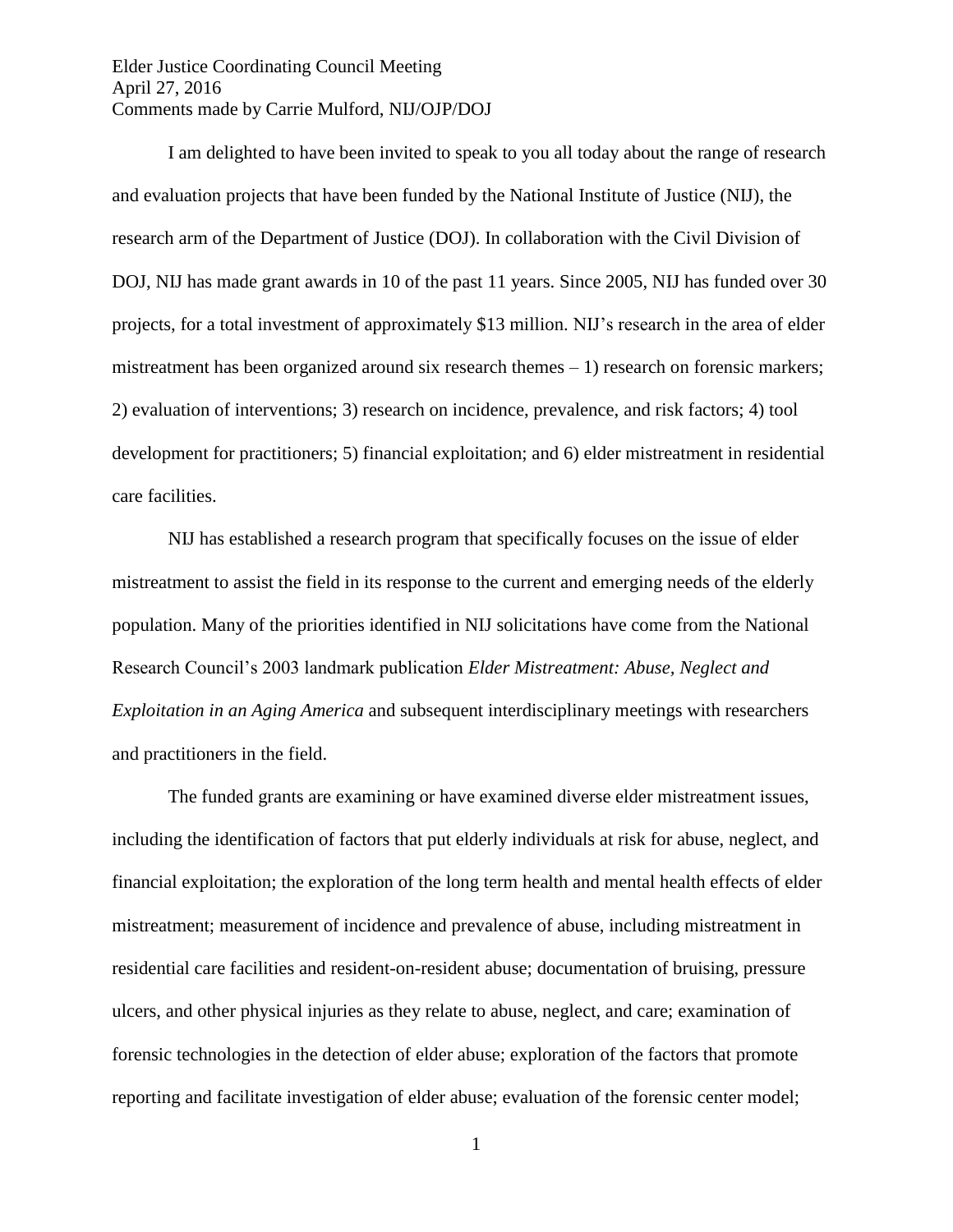Elder Justice Coordinating Council Meeting April 27, 2016 Comments made by Carrie Mulford, NIJ/OJP/DOJ

production of screening and assessment tools for financial exploitation; development of screening tools for use in Emergency Departments and by EMTs; and calculating the costs of elder abuse.

The largest, most comprehensive and most commonly cited statistics on the prevalence of elder mistreatment experienced by elderly individuals living in the community comes from the NIJ-funded National Elder Mistreatment Study (NEMS), a nationally representative study of nearly 6,000 U.S. residents ages 60 and older. The results indicated that 11 percent of elders reported experiencing at least one form of mistreatment – emotional, physical, sexual or potential neglect – in the past year. Financial exploitation by a family member was reported by 5 percent of elders.<sup>1</sup> In 2014, NIJ funded a five year follow-up of the original victims identified in the 2009 NEMS study, plus a matched sample of participants who did not report any past year victimization in the original NEMS study. The follow-up study will provide the field with the information about the physical health, mental health, social service utilization, and criminal justice outcomes for victims of elder abuse.

Early NIJ-funded research on forensic markers documented bruising patterns among abused elderly individuals and found that abused elders were able to explain the cause of their bruises and that the bruises on abused elders were large and commonly found on their head, neck or torso.<sup>2</sup> Another NIJ-funded forensic marker project is underway that will compare elderly victims of physical abuse to a matched sample of non-abused older adults to document a broader

 $\overline{a}$ 

<sup>&</sup>lt;sup>1</sup> Acierno, R., Hernandez, M. A., Amstadter, A. B., Resnick, H. S., Steve, K., Muzzy, W., & Kilpatrick, D. G. (2010). Prevalence and correlates of emotional, physical, sexual, and financial abuse and potential neglect in the United States: The National Elder Mistreatment Study. *American Journal of Public Health*, *100* (2), 292.

<sup>&</sup>lt;sup>2</sup> Wiglesworth, A., Austin, R., Corona, M., Schneider, D., Liao, S., Gibbs, L., & Mosqueda, L. (2009). Bruising as a marker of physical elder abuse. *Journal of the American Geriatrics Society*, *57* (7), 1191-1196.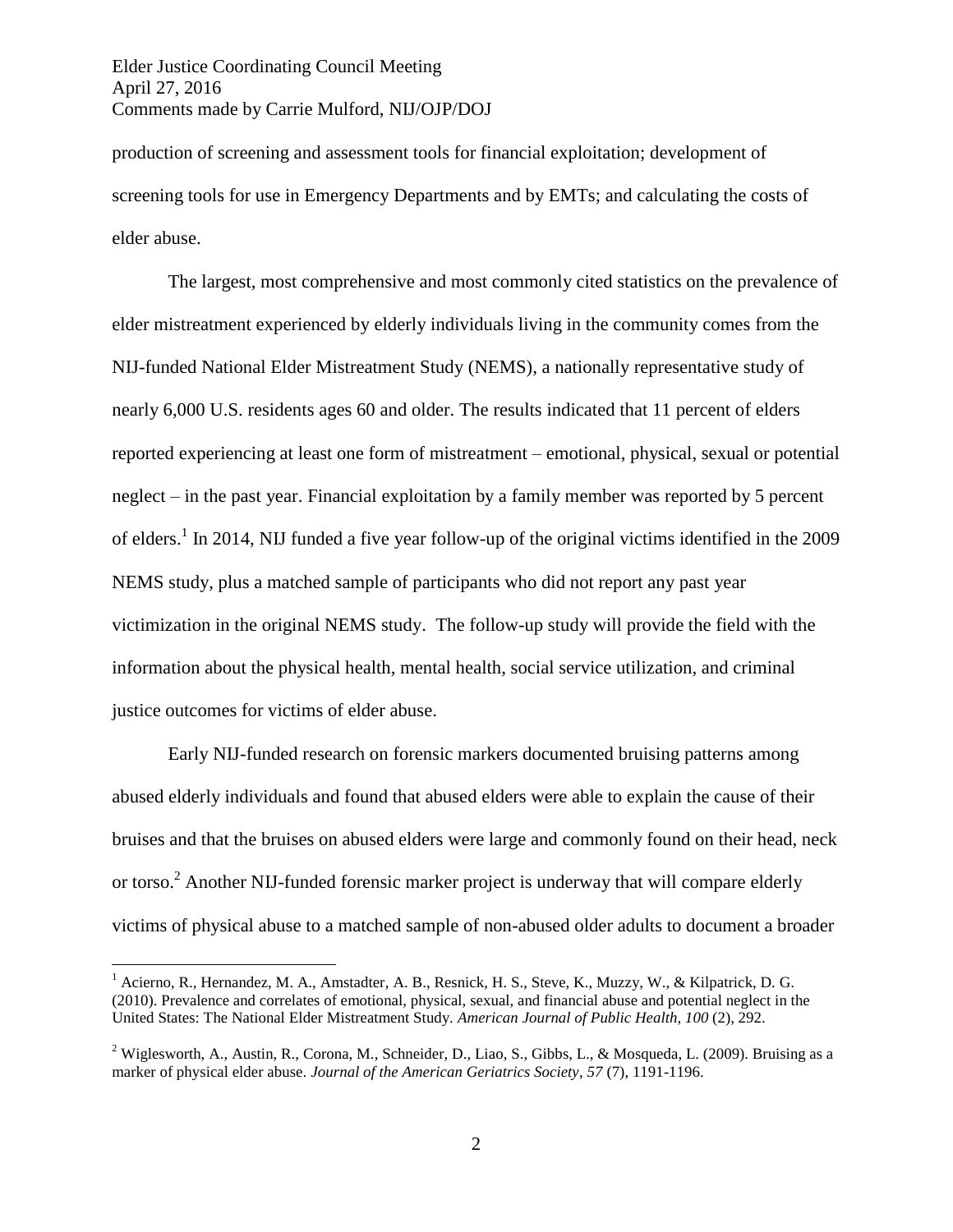Elder Justice Coordinating Council Meeting April 27, 2016 Comments made by Carrie Mulford, NIJ/OJP/DOJ

 $\overline{a}$ 

spectrum of injuries seen in physical elder abuse cases and will identify which forensic markers of physical abuse are most associated with prosecution.

Despite the proliferation of elder abuse multidisciplinary teams, there has been little research evaluating the effectiveness of this approach on case outcomes. NIJ has funded two elder Forensic Center evaluations. The evaluation of the Los Angeles Forensic Center examined outcomes related to prosecution of financial elder abuse cases and protection of vulnerable older adults. They found that significantly more cases reviewed by the Forensic Center were submitted to the District Attorney's Office (22.0 percent) compared with APS-only cases  $(3.0 \text{ percent})^3$  and that significantly more FC cases were referred to the Office of the Public Guardian (30.6 percent) compared with APS-only cases (5.9 percent).<sup>4</sup> The second evaluation study is an ongoing randomized control trial of a new Forensic Collaborative in Denver.

Over the past several years, NIJ has increased its investment in research on financial exploitation. NIJ's growing interest in financial exploitation was motivated, in part, by a groundbreaking NIJ-funded study that explored a database of all substantiated cases of elder abuse in the state of VA over a 2-year period  $(N=2,142)$  to determine the differences between cases where and elderly person was the victim of financial exploitation only and those where he or she was the victim of both financial exploitation and neglect or physical abuse, a combination referred to as hybrid financial exploitation.<sup>5</sup> This study paved the way for additional NIJ-funded

<sup>3</sup> Navarro, A. E., Gassoumis, Z. D., & Wilber, K. H. (2013). Holding abusers accountable: An elder abuse forensic center increases criminal prosecution of financial exploitation. *The Gerontologist*, *53*(2), 303-312.

<sup>4</sup> Gassoumis, Z. D., Navarro, A. E., & Wilber, K. H. (2015). Protecting victims of elder financial exploitation: The role of an Elder Abuse Forensic Center in referring victims for conservatorship. *Aging and Mental Health, 19,* 790– 798.

<sup>&</sup>lt;sup>5</sup> Jackson, S. L., & Hafemeister, T. L. (2011). Risk factors associated with elder abuse: The importance of differentiating by type of elder maltreatment. *Violence and Victims*, *26*(6), 738-757.